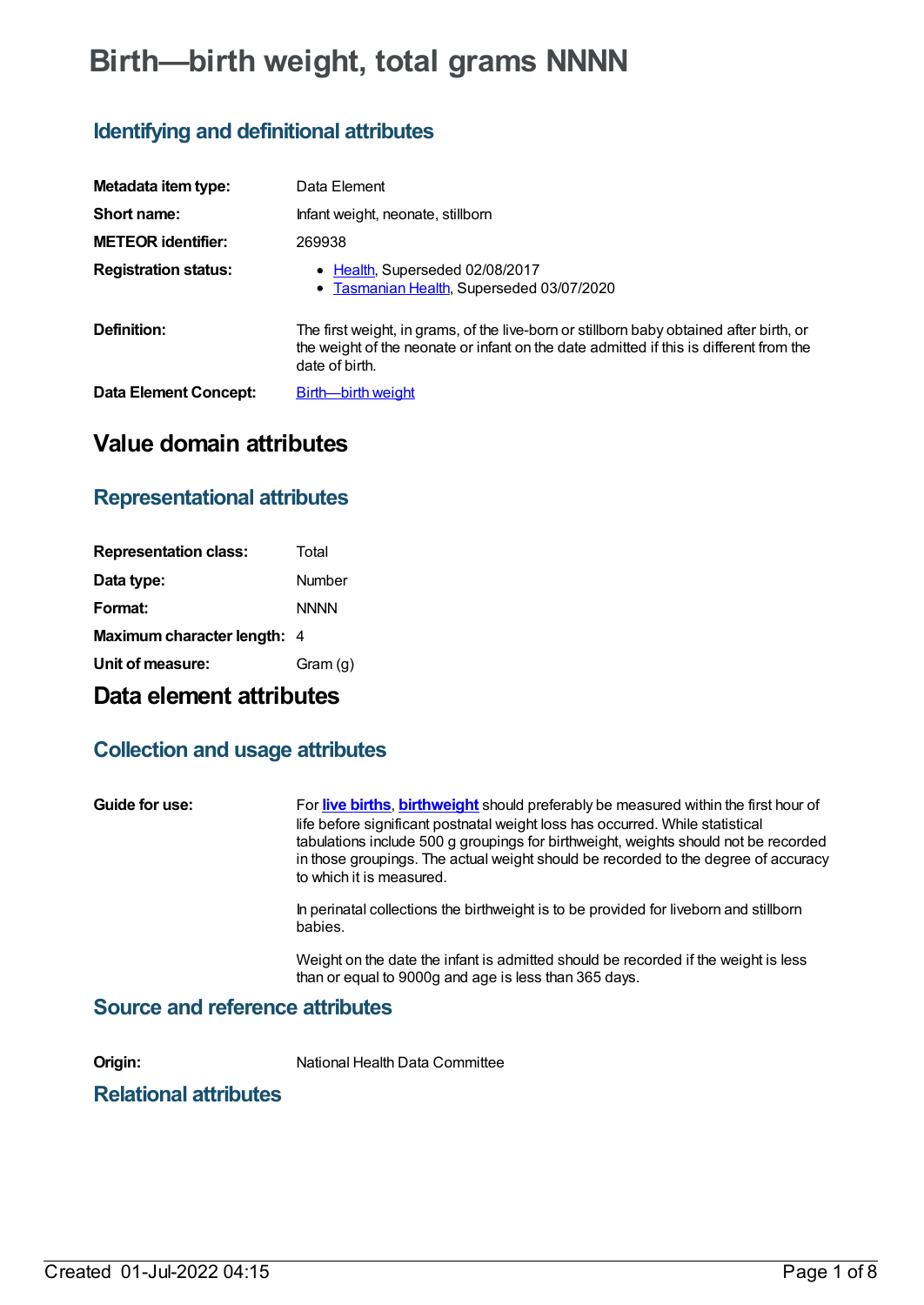#### Supersedes **Ennight**, neonate, stillborn, version 3, DE, NHDD, NHIMG, Superseded [01/03/2005.pdf](https://meteor.aihw.gov.au/content/284753) (15.2 KB) *No registration status*

Has been superseded by **[Birth—birth](https://meteor.aihw.gov.au/content/668986) weight, total grams NNNN** 

- ACT Health [\(retired\)](https://meteor.aihw.gov.au/RegistrationAuthority/9), Candidate 14/08/2018
- [Health](https://meteor.aihw.gov.au/RegistrationAuthority/12), Superseded 12/12/2018  $\bullet$
- **[Tasmanian](https://meteor.aihw.gov.au/RegistrationAuthority/15) Health, Superseded 03/07/2020**

**Implementation in Data Set**

Specifications: [Perinatal](https://meteor.aihw.gov.au/content/290828) NMDS[Health](https://meteor.aihw.gov.au/RegistrationAuthority/12), Superseded 06/09/2006

*Implementation start date:* 01/07/2006

*Implementation end date:* 30/06/2007

*DSS specific information:*

For the provision of state and territory hospital data to Commonwealth agencies this metadata item must be consistent with diagnoses and procedure codes for valid grouping.

Weight is an important indicator of pregnancy outcome, is a major risk factor for neonatal morbidity and mortality and is required to analyse perinatal services for high-risk infants.

This metadata item is required to generate Australian National Diagnosis Related Groups.

[Perinatal](https://meteor.aihw.gov.au/content/273043) NMDS[Health](https://meteor.aihw.gov.au/RegistrationAuthority/12), Superseded 07/12/2005

*Implementation start date:* 01/07/2005

*Implementation end date:* 30/06/2006

*DSS specific information:*

For the provision of state and territory hospital data to Commonwealth agencies this metadata item must be consistent with diagnoses and procedure codes for valid grouping.

Perinatal NMDS [2007-2008](https://meteor.aihw.gov.au/content/340684)[Health,](https://meteor.aihw.gov.au/RegistrationAuthority/12) Superseded 05/02/2008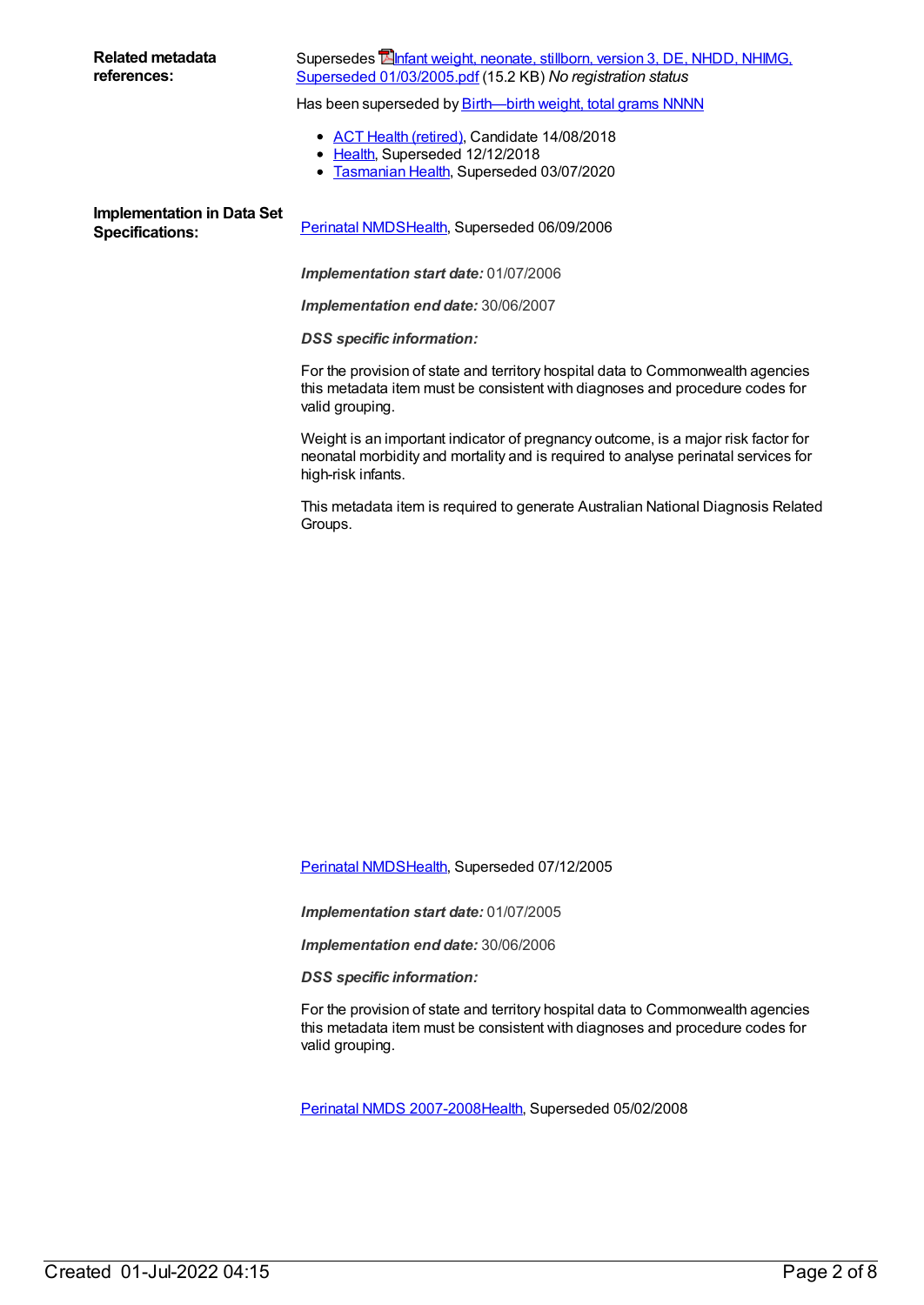#### *Implementation end date:* 30/06/2008

#### *DSS specific information:*

For the provision of state and territory hospital data to Commonwealth agencies this metadata item must be consistent with diagnoses and procedure codes for valid grouping.

Weight is an important indicator of pregnancy outcome, is a major risk factor for neonatal morbidity and mortality and is required to analyse perinatal services for high-risk infants.

This metadata item is required to generate Australian National Diagnosis Related Groups.

#### Perinatal NMDS [2008-2010](https://meteor.aihw.gov.au/content/362313)[Health,](https://meteor.aihw.gov.au/RegistrationAuthority/12) Superseded 02/12/2009

#### *Implementation start date:* 01/07/2008

#### *Implementation end date:* 30/06/2010

#### *DSS specific information:*

For the provision of state and territory hospital data to Commonwealth agencies this metadata item must be consistent with diagnoses and procedure codes for valid grouping.

Weight is an important indicator of pregnancy outcome, is a major risk factor for neonatal morbidity and mortality and is required to analyse perinatal services for high-risk infants.

This metadata item is required to generate Australian National Diagnosis Related Groups.

#### Perinatal NMDS [2010-2011](https://meteor.aihw.gov.au/content/363256)[Health,](https://meteor.aihw.gov.au/RegistrationAuthority/12) Superseded 21/12/2010

#### *Implementation start date:* 01/07/2010

*Implementation end date:* 30/06/2011

*DSS specific information:*

For the provision of state and territory hospital data to Commonwealth agencies this metadata item must be consistent with diagnoses and procedure codes for valid grouping.

Weight is an important indicator of pregnancy outcome, is a major risk factor for neonatal morbidity and mortality and is required to analyse perinatal services for high-risk infants.

This metadata item is required to generate Australian National Diagnosis Related Groups.

In the case of multiple births, this item should be recorded for each baby born.

[Perinatal](https://meteor.aihw.gov.au/content/426735) NMDS 2011-1[2Health](https://meteor.aihw.gov.au/RegistrationAuthority/12), Superseded 07/03/2012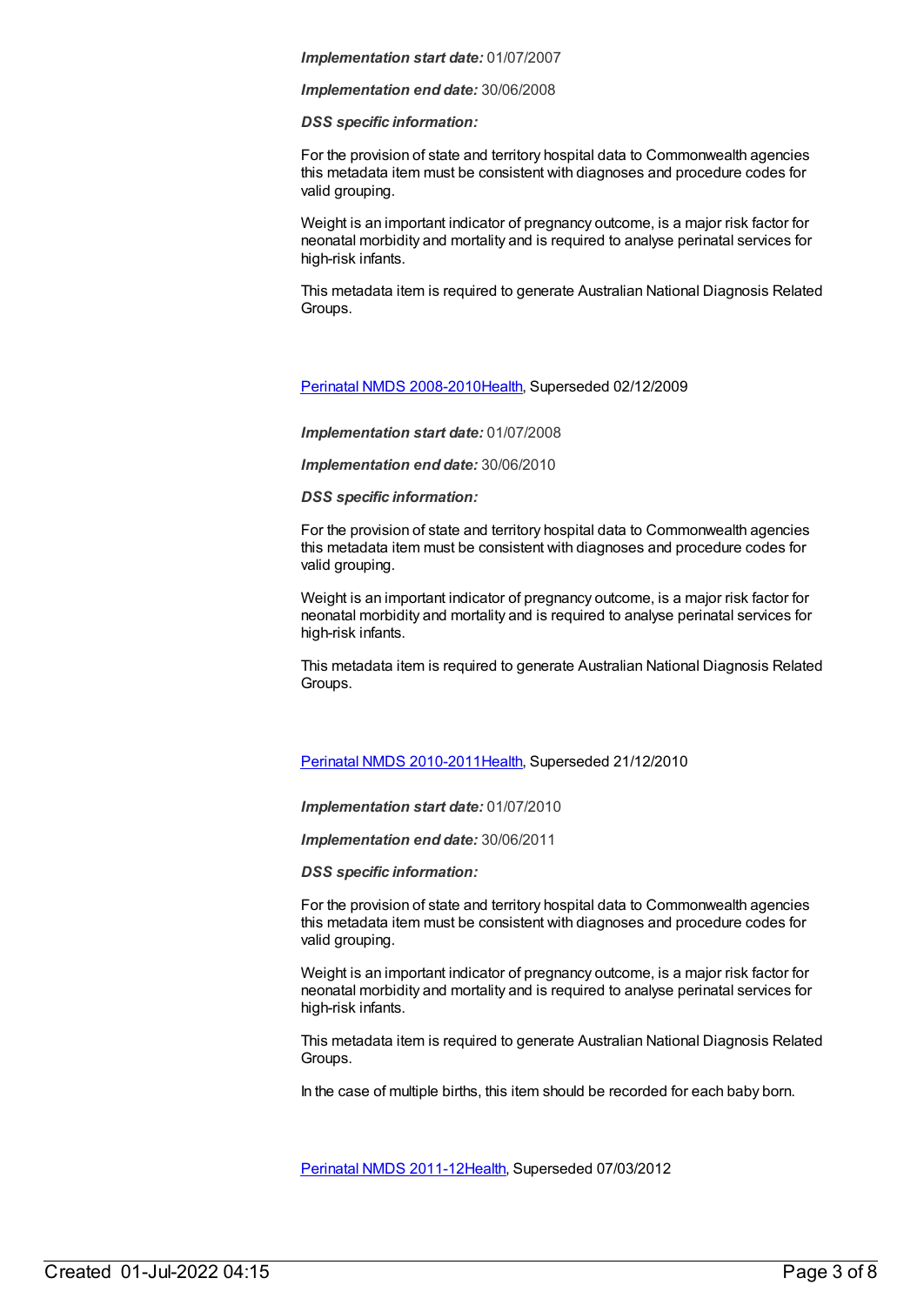*Implementation end date:* 30/06/2012

#### *DSS specific information:*

For the provision of state and territory hospital data to Commonwealth agencies this metadata item must be consistent with diagnoses and procedure codes for valid grouping.

Weight is an important indicator of pregnancy outcome, is a major risk factor for neonatal morbidity and mortality and is required to analyse perinatal services for high-risk infants.

This metadata item is required to generate Australian National Diagnosis Related Groups.

In the case of multiple births, this item should be recorded for each baby born.

[Perinatal](https://meteor.aihw.gov.au/content/461787) NMDS 2012-1[3Health](https://meteor.aihw.gov.au/RegistrationAuthority/12), Superseded 07/02/2013

*Implementation start date:* 01/07/2012

*Implementation end date:* 30/06/2013

*DSS specific information:*

For the provision of state and territory hospital data to Commonwealth agencies this metadata item must be consistent with diagnoses and procedure codes for valid grouping.

Weight is an important indicator of pregnancy outcome, is a major risk factor for neonatal morbidity and mortality and is required to analyse perinatal services for high-risk infants.

This metadata item is required to generate Australian National Diagnosis Related Groups.

In the case of multiple births, this item should be recorded for each baby born.

[Perinatal](https://meteor.aihw.gov.au/content/489433) NMDS 2013-1[4Health](https://meteor.aihw.gov.au/RegistrationAuthority/12), Superseded 07/03/2014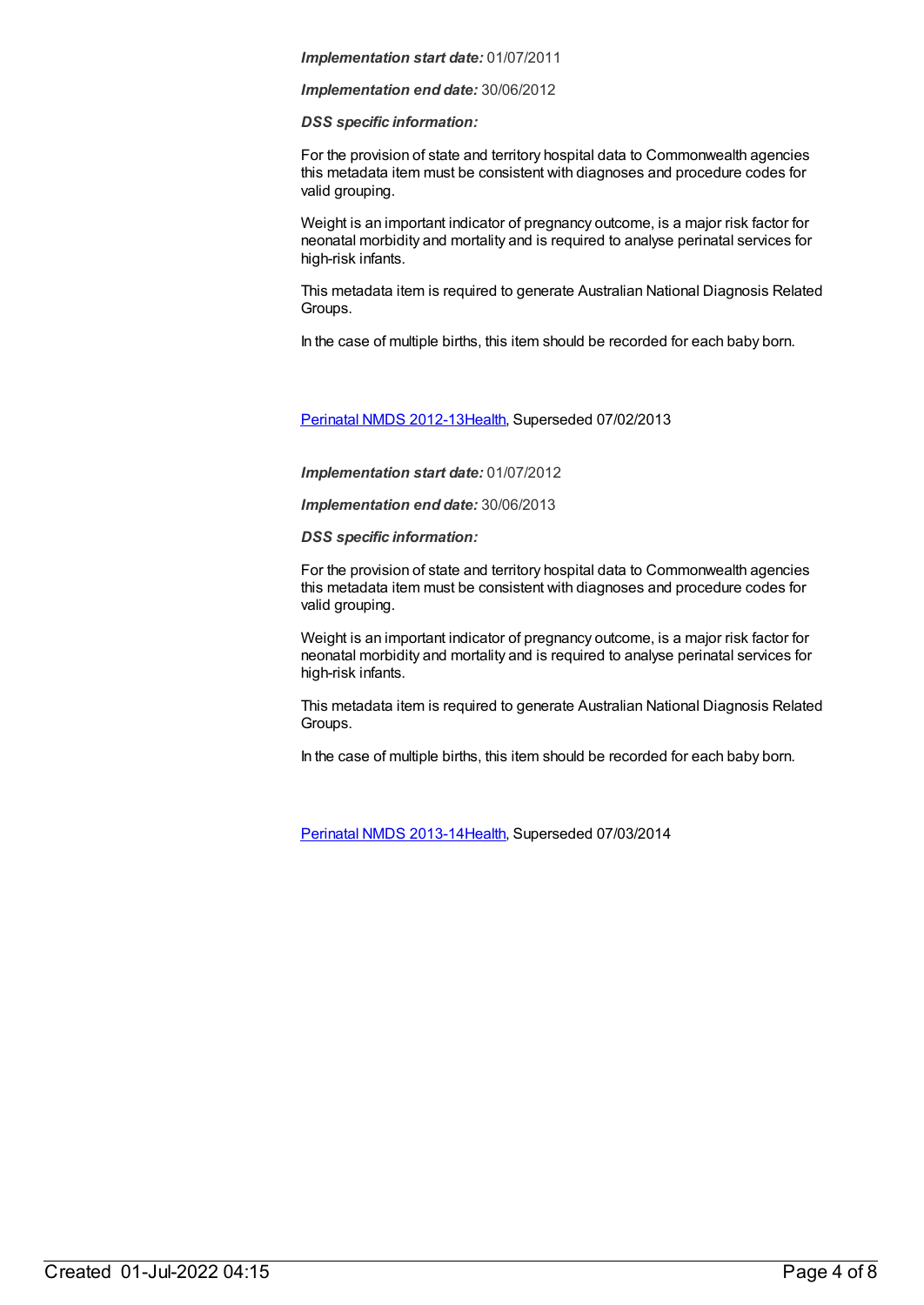*Implementation end date:* 30/06/2014

*DSS specific information:*

For the provision of state and territory hospital data to Commonwealth agencies this metadata item must be consistent with diagnoses and procedure codes for valid grouping.

Weight is an important indicator of pregnancy outcome, is a major risk factor for neonatal morbidity and mortality and is required to analyse perinatal services for high-risk infants.

This metadata item is required to generate Australian National Diagnosis Related Groups.

In the case of multiple births, this item should be recorded for each baby born.

#### [Perinatal](https://meteor.aihw.gov.au/content/517456) NMDS 2014-1[8Health](https://meteor.aihw.gov.au/RegistrationAuthority/12), Superseded 02/08/2017

*Implementation start date:* 01/07/2014

*Implementation end date:* 30/06/2018

*DSS specific information:*

For the provision of state and territory hospital data to Commonwealth agencies this metadata item must be consistent with diagnoses and procedure codes for valid grouping.

Weight is an important indicator of pregnancy outcome, is a major risk factor for neonatal morbidity and mortality and is required to analyse perinatal services for high-risk infants.

This metadata item is required to generate Australian National Diagnosis Related Groups.

In the case of multiple births, this item should be recorded for each baby born.

[Tasmanian](https://meteor.aihw.gov.au/content/664902) Perinatal Data Set - 2016[Tasmanian](https://meteor.aihw.gov.au/RegistrationAuthority/15) Health, Standard 30/01/2017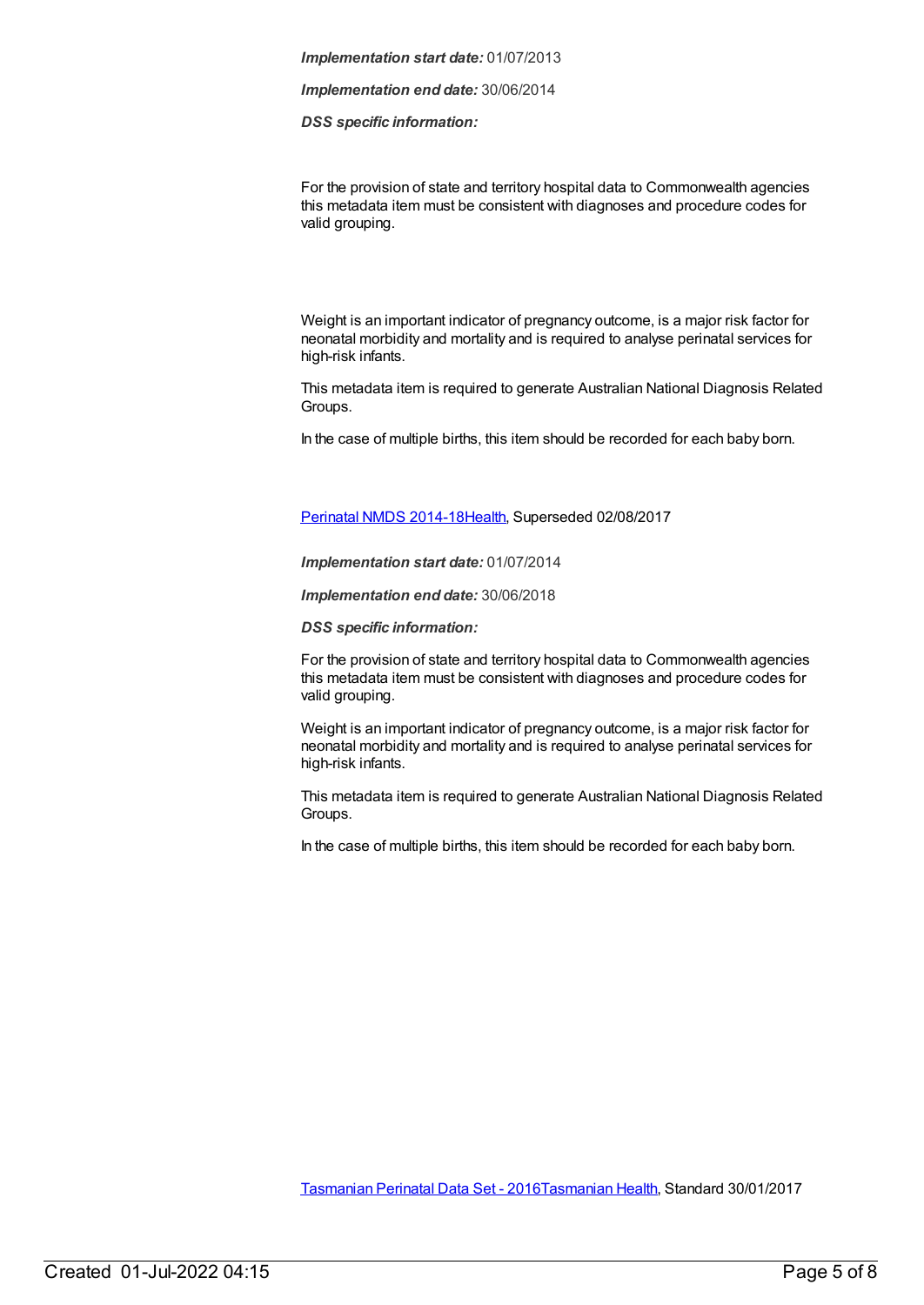*Implementation end date:* 30/06/2017

[Tasmanian](https://meteor.aihw.gov.au/content/715265) Perinatal Data Set - 2019[Tasmanian](https://meteor.aihw.gov.au/RegistrationAuthority/15) Health, Superseded 23/06/2020

*Implementation start date:* 01/07/2019

*Implementation end date:* 30/06/2020

**Implementation in Indicators: Used as Numerator**

Australian Health Performance Framework: PI [3.1.6–Proportion](https://meteor.aihw.gov.au/content/715299) of babies born with low birthweight, 201[9Health](https://meteor.aihw.gov.au/RegistrationAuthority/12), Standard 09/04/2020

National Core Maternity Indicators: PI 10-Small babies among births at or after 40 weeks gestation [\(2013\)Health,](https://meteor.aihw.gov.au/content/557097) Superseded 02/02/2016

National Core Maternity Indicators: PI 10—Small babies among births at or after 40 weeks gestation [\(2016\)Health,](https://meteor.aihw.gov.au/content/613192) Superseded 06/09/2018

National Core Maternity Indicators: PI 10–Small babies among births at or after 40 weeks gestation, 2018[Health,](https://meteor.aihw.gov.au/RegistrationAuthority/12) [Superseded](https://meteor.aihw.gov.au/content/690170) 19/06/2019

National Core Maternity Indicators: PI 10-Small babies among births at or after 40 weeks gestation, 2019[Health,](https://meteor.aihw.gov.au/RegistrationAuthority/12) [Superseded](https://meteor.aihw.gov.au/content/717546) 16/09/2020

National Core Maternity [Indicators:](https://meteor.aihw.gov.au/content/728732) PI 10–Small babies among births at or after 40 weeks gestation, 2020[Health,](https://meteor.aihw.gov.au/RegistrationAuthority/12) Superseded 17/12/2021

National Health Performance Authority Healthy [Communities:](https://meteor.aihw.gov.au/content/578021) Percentage of live singleton births that were of low birthweight, [2007–2011](https://meteor.aihw.gov.au/RegistrationAuthority/8) National Health Performance Authority (retired), Retired 01/07/2016

National Healthcare Agreement: [P01-Proportion](https://meteor.aihw.gov.au/content/392491) of babies born with low birth weight, 2010[Health,](https://meteor.aihw.gov.au/RegistrationAuthority/12) Superseded 08/06/2011

National Healthcare Agreement: PI [01-Proportion](https://meteor.aihw.gov.au/content/420072) of babies born of low birth weight, 2011[Health,](https://meteor.aihw.gov.au/RegistrationAuthority/12) Superseded 30/10/2011

National Healthcare Agreement: PI [01-Proportion](https://meteor.aihw.gov.au/content/435834) of babies born of low birth weight, 2012[Health,](https://meteor.aihw.gov.au/RegistrationAuthority/12) Superseded 25/06/2013

National Healthcare Agreement: PI [01-Proportion](https://meteor.aihw.gov.au/content/498209) of babies born of low birth weight, 2013[Health,](https://meteor.aihw.gov.au/RegistrationAuthority/12) Superseded 30/04/2014

National Healthcare Agreement: PI [01-Proportion](https://meteor.aihw.gov.au/content/517688) of babies born of low birth weight, 2014[Health,](https://meteor.aihw.gov.au/RegistrationAuthority/12) Superseded 14/01/2015

National Healthcare Agreement: PI [01-Proportion](https://meteor.aihw.gov.au/content/559066) of babies born of low birth weight, 2015[Health,](https://meteor.aihw.gov.au/RegistrationAuthority/12) Superseded 08/07/2016

National Healthcare Agreement: PI [01–Proportion](https://meteor.aihw.gov.au/content/598847) of babies born of low birth weight, 2016[Health,](https://meteor.aihw.gov.au/RegistrationAuthority/12) Superseded 31/01/2017

National Healthcare Agreement: PI [01–Proportion](https://meteor.aihw.gov.au/content/629984) of babies born of low birth weight, 2017[Health,](https://meteor.aihw.gov.au/RegistrationAuthority/12) Superseded 30/01/2018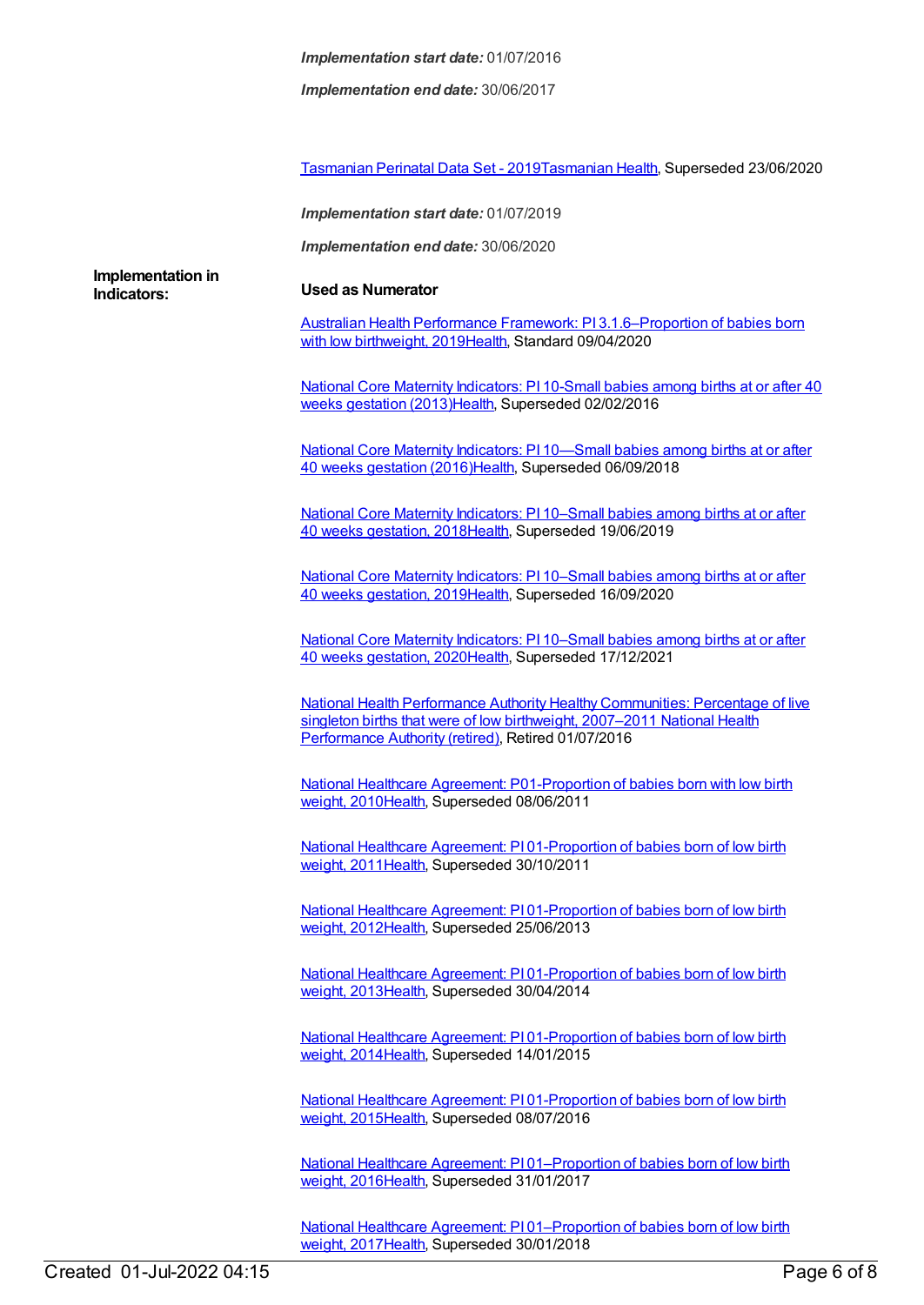National Healthcare Agreement: PI [01–Proportion](https://meteor.aihw.gov.au/content/658534) of babies born of low birth weight, 2018[Health,](https://meteor.aihw.gov.au/RegistrationAuthority/12) Superseded 19/06/2019

National Healthcare Agreement: PI [01–Proportion](https://meteor.aihw.gov.au/content/698938) of babies born of low birth weight, 2019[Health,](https://meteor.aihw.gov.au/RegistrationAuthority/12) Superseded 13/03/2020

National Healthcare Agreement: PI [01–Proportion](https://meteor.aihw.gov.au/content/716248) of babies born of low birth weight, 2020[Health,](https://meteor.aihw.gov.au/RegistrationAuthority/12) Standard 13/03/2020

National Healthcare Agreement: PI [01–Proportion](https://meteor.aihw.gov.au/content/725828) of babies born of low birth weight, 2021[Health,](https://meteor.aihw.gov.au/RegistrationAuthority/12) Standard 16/09/2020

National Healthcare Agreement: PI [01–Proportion](https://meteor.aihw.gov.au/content/740894) of babies born of low birth weight, 2022[Health,](https://meteor.aihw.gov.au/RegistrationAuthority/12) Standard 24/09/2021

National Indigenous Reform Agreement: [P12-Proportion](https://meteor.aihw.gov.au/content/396560) of babies born of low birth weight, 2010[Community](https://meteor.aihw.gov.au/RegistrationAuthority/1) Services (retired), Superseded 04/04/2011

National Indigenous Reform Agreement: PI 07-Proportion of babies born of low birth weight, [2013Indigenous,](https://meteor.aihw.gov.au/content/484305) Superseded 13/12/2013

National Indigenous Reform Agreement: PI [07-Proportion](https://meteor.aihw.gov.au/content/525840) of babies born of low birth weight, 2014[Indigenous,](https://meteor.aihw.gov.au/RegistrationAuthority/6) Superseded 24/11/2014

National Indigenous Reform Agreement: PI 07-Proportion of babies born of low birth weight, [2015Indigenous,](https://meteor.aihw.gov.au/content/579076) Superseded 18/11/2015

National Indigenous Reform Agreement: PI [07—Proportion](https://meteor.aihw.gov.au/content/611176) of babies born of low birthweight, 2016[Indigenous](https://meteor.aihw.gov.au/RegistrationAuthority/6), Superseded 01/07/2016

National Indigenous Reform Agreement: PI [07—Proportion](https://meteor.aihw.gov.au/content/645396) of babies born of low birthweight, 2017[Indigenous](https://meteor.aihw.gov.au/RegistrationAuthority/6), Superseded 06/06/2017

National Indigenous Reform Agreement: PI 07-Proportion of babies born of low birthweight, [2018Indigenous,](https://meteor.aihw.gov.au/content/668674) Superseded 31/07/2018

National Indigenous Reform Agreement: PI [07-Proportion](https://meteor.aihw.gov.au/content/699454) of babies born of low birthweight, 2019[Indigenous](https://meteor.aihw.gov.au/RegistrationAuthority/6), Superseded 23/08/2019

National Indigenous Reform Agreement: PI 07-Proportion of babies born of low birthweight, [2020Indigenous,](https://meteor.aihw.gov.au/content/718484) Standard 23/08/2019

National Indigenous Reform Agreement: PI 12-Proportion of babies born of low birth weight, [2011](https://meteor.aihw.gov.au/content/425771)[Indigenous](https://meteor.aihw.gov.au/RegistrationAuthority/6)[,](https://meteor.aihw.gov.au/content/425771) Superseded 01/07/2012

National Indigenous Reform Agreement: PI 12-Proportion of babies born of low birth weight, [2012Indigenous,](https://meteor.aihw.gov.au/content/438630) Superseded 13/06/2013

#### **Used as Denominator**

National Healthcare Agreement: [P01-Proportion](https://meteor.aihw.gov.au/content/392491) of babies born with low birth weight, 2010[Health,](https://meteor.aihw.gov.au/RegistrationAuthority/12) Superseded 08/06/2011

National Healthcare Agreement: PI [01-Proportion](https://meteor.aihw.gov.au/content/420072) of babies born of low birth weight, 2011[Health,](https://meteor.aihw.gov.au/RegistrationAuthority/12) Superseded 30/10/2011

National Healthcare Agreement: PI [01-Proportion](https://meteor.aihw.gov.au/content/435834) of babies born of low birth weight, 2012[Health,](https://meteor.aihw.gov.au/RegistrationAuthority/12) Superseded 25/06/2013